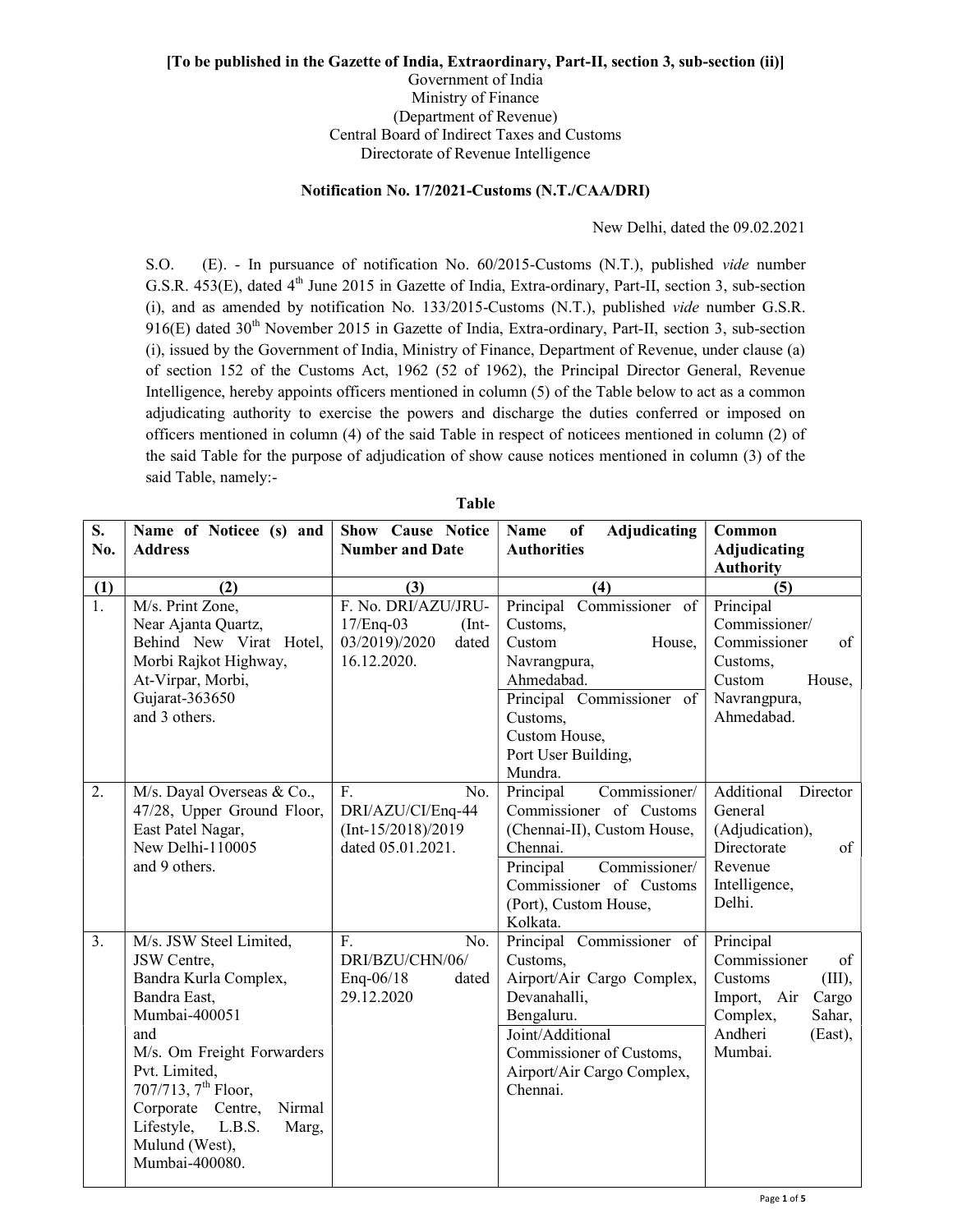| 4.               | M/s. Vertiv Energy Pvt. Ltd.,<br>(Formerly known as M/s.<br>Emerson Network Power (I)<br>Pvt. Ltd.),<br>Plot No. C-20,<br>Road<br>No.<br>19,<br>Wagle<br>Industrial Estate,<br>Thane,<br>Mumbai-400604. | No.<br>$F_{\cdot}$<br>DRI/DZU/23/Enq-<br>28/2020<br>dated<br>30.12.2020<br>(SCN No. 53/2020) | Principal<br>Commissioner/<br><b>Commissioner of Customs</b><br>(Nhava Sheva-V),<br>Jawaharlal Nehru Custom<br>House,<br>Raigad.<br>Assistant/<br>Deputy<br>Commissioner of Customs<br>(Import), Group-V,<br>Air Cargo Complex,<br>Sahar, Andheri (East),<br>Mumbai.                                                                                                                                               | Principal<br>Commissioner/<br>of<br>Commissioner<br>Customs<br>(Nhava Sheva-V),<br>Jawaharlal<br>Nehru<br>Custom House,<br>Raigad.                        |
|------------------|---------------------------------------------------------------------------------------------------------------------------------------------------------------------------------------------------------|----------------------------------------------------------------------------------------------|--------------------------------------------------------------------------------------------------------------------------------------------------------------------------------------------------------------------------------------------------------------------------------------------------------------------------------------------------------------------------------------------------------------------|-----------------------------------------------------------------------------------------------------------------------------------------------------------|
| $\overline{5}$ . | M/s. DJDC Battery Private<br>Limited,<br>Plot No. 10A,<br>Phase-II, Sector-5,<br>IMT Bawal,<br>Rewari,<br>Haryana-123501<br>and 6 others.                                                               | F. No.<br>DRI/DZU/23/Enq-<br>25/2018 dated<br>07.01.2021<br>(SCN No. 01/2021)                | Joint/Additional<br><b>Commissioner of Customs</b><br>(Import),<br><b>Inland Container Depot-</b><br>Patparganj & other ICDs,<br>Delhi.<br>Joint/Additional<br>Commissioner of Customs<br>(Import), Group-V,<br>Nhava Sheva-V,<br>Jawaharlal Nehru Custom<br>House,<br>Raigad.<br>Joint/Additional<br>Commissioner of Customs<br>(Import), Group II G,<br><b>Inland Container Depot-</b><br>Tughlakabad,<br>Delhi. | Joint/Additional<br>Commissioner of<br>Customs (Import),<br><b>Inland Container</b><br>Depot-Patparganj &<br>other ICDs,<br>Delhi.                        |
| 6.               | M/s. MM9 International,<br>Office No. 403,<br>4 <sup>th</sup> Floor,<br>Arcadia Building,<br>Opp. NCPA,<br>Nariman Point,<br>Mumbai-400021<br>and 15 others.                                            | F. No.<br>DRI/MZU/PRU/Enq-<br>124/2019<br>dated 27.11.2020                                   | Principal Commissioner of<br>Customs,<br>Port User Building,<br>Mundra.<br>Principal Commissioner of<br>Customs, Custom House,<br>Near Balaji Temple,<br>Kandla<br>Commissioner of Customs,<br>Nhava Sheva (Gen),<br>Jawaharlal Nehru Custom<br>House,<br>Raigad.<br>Commissioner of Customs<br>(Nhava Sheva-II),<br>Jawaharlal Nehru Custom<br>House,<br>Raigad.                                                  | <b>Additional Director</b><br>General<br>(Adjudication),<br>Directorate of<br>Revenue<br>Intelligence,<br>Mumbai<br>(For Sl. No. 6 and 7<br>of the Table) |
| 7.               | Mr. Manoj Gupta,<br>C-3/66, Upper Ground Floor,<br>Ashok Vihar Phase-2,<br>New Delhi-110052<br>and 16 others.                                                                                           | F. No.<br>DRI/MZU/PRU/Enq-<br>124A/2019<br>dated 14.10.2020                                  | Principal Commissioner of<br>Customs,<br>Port User Building,<br>Mundra.                                                                                                                                                                                                                                                                                                                                            |                                                                                                                                                           |
| 8.               | M/s. Hero Electric Vehicles<br>Pvt. Ltd.,<br>Phase-8, Focal Point<br>Mangli, Chandigarh Road,<br>Ludhiana,<br>Punjab-141010                                                                             | F. No.<br>DRI/MZU/E/Int-<br>25/2019 dated<br>28.12.2020.                                     | Principal Commissioner/<br><b>Commissioner of Customs</b><br>(Nhava Sheva-V),<br>Jawaharlal Nehru Custom<br>House,<br>Raigad.                                                                                                                                                                                                                                                                                      | <b>Additional Director</b><br>General<br>(Adjudication),<br>Directorate of<br>Revenue<br>Intelligence,                                                    |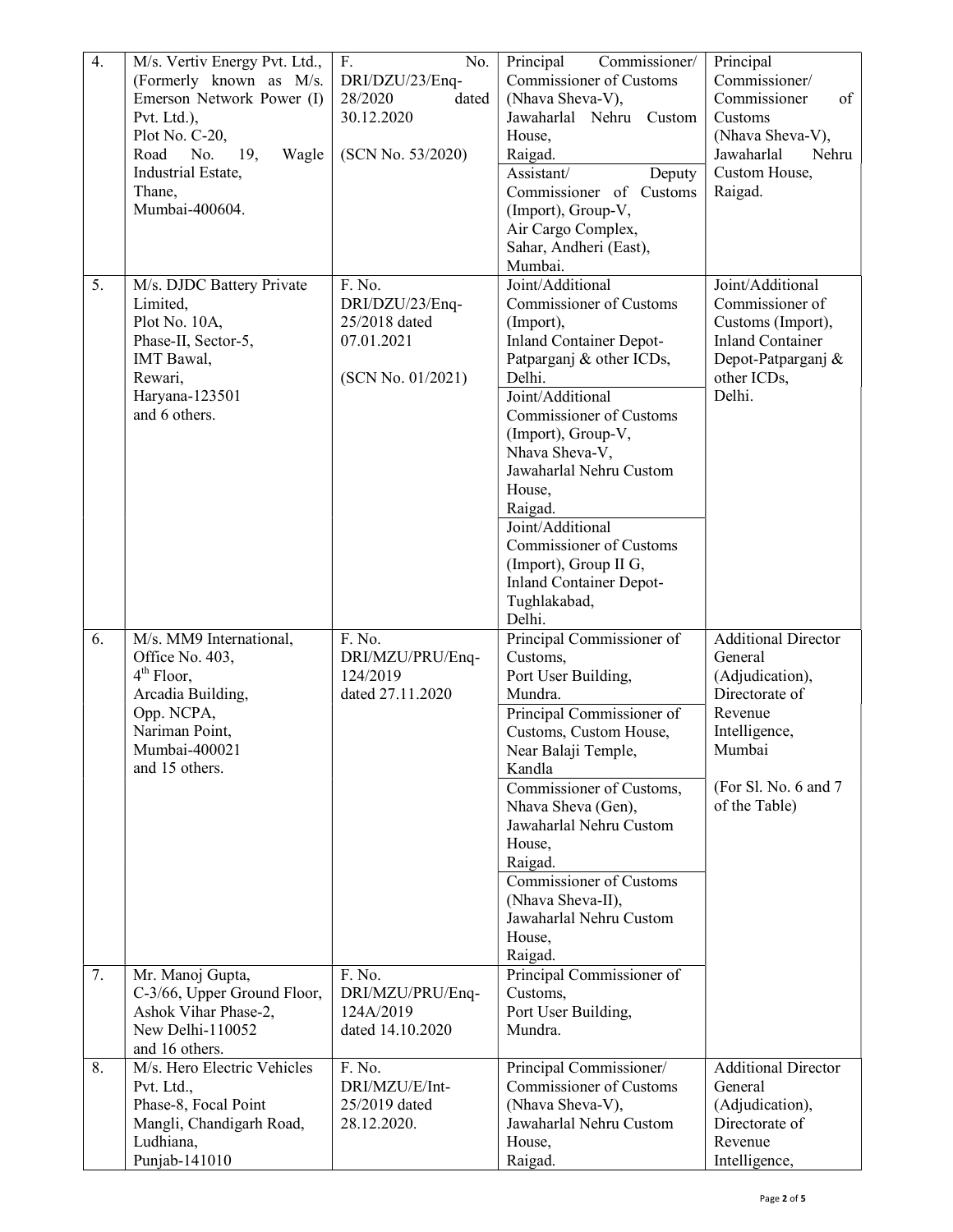|     | and<br>Sh. Sunil Sharma,<br>General Manager,<br>M/s. Hero Electric Vehicles<br>Pvt. Ltd.,<br>50, Okhla Industrial Estate-<br>III, Okhla,<br>New Delhi-110020.                       |                                                                                   | Principal Commissioner/<br>Commissioner of Customs,<br>GT Road, Sahnewal,<br>Ludhiana,<br>Punjab.<br>Joint/Additional<br><b>Commissioner of Customs</b><br>(Preventive), Sarda House,<br>Bedi Bandar Road,                                          | Mumbai.                                                                                                                                                     |
|-----|-------------------------------------------------------------------------------------------------------------------------------------------------------------------------------------|-----------------------------------------------------------------------------------|-----------------------------------------------------------------------------------------------------------------------------------------------------------------------------------------------------------------------------------------------------|-------------------------------------------------------------------------------------------------------------------------------------------------------------|
|     |                                                                                                                                                                                     |                                                                                   | Jamnagar.<br>Principal Commissioner/<br>Commissioner of Customs,<br>Air Cargo Complex (Import),<br>New Custom House,<br>Delhi.<br>Joint/Additional<br>Commissioner of Customs,<br><b>Inland Container Depot-</b><br>Patparganj,<br>Delhi.           |                                                                                                                                                             |
|     |                                                                                                                                                                                     |                                                                                   | Assistant/ Deputy<br>Commissioner of Customs,<br>Group 5A,<br><b>Inland Container Depot-</b><br>Tughlakabad,<br>New Delhi.                                                                                                                          |                                                                                                                                                             |
| 9.  | Sh. Laxmi Kanta Tolasariya,<br>S/o Late Sh. Paramanand<br>Tolasariya,<br>R/o Metrozone Tower,<br>Tower H, Flat 1504, 44,<br>Pillaiyar Koil Street, Anna<br>Nagar,<br>Chennai-600040 | F. No. DRI/HQ-CI/C-<br>Cell/50D/ Enq-26/Int-<br>16/2019(Pt.) dated<br>31.12.2020. | Principal Commissioner/<br>Commissioner of Customs<br>(Chennai-II),<br>Custom House,<br>Chennai.<br>Principal Commissioner/<br><b>Commissioner of Customs</b><br>(Nhava Sheva-V),                                                                   | Principal<br>Commissioner/<br>Commissioner of<br>Customs<br>(Chennai-II),<br>Custom House,<br>Chennai.                                                      |
|     | and<br>M/s. Rama Engineers,<br>No. 21/16, Parivallal Street,<br>Muruguppa Nagar, Ernavoor,<br>Chennai-600057.                                                                       |                                                                                   | Jawaharlal Nehru Custom<br>House,<br>Raigad.                                                                                                                                                                                                        |                                                                                                                                                             |
| 10. | M/s.<br>Jagdamba<br>Shri<br>Polymers Ltd.,<br>802, Narnarayan Complex,<br>Navrangpura,<br>Ahmedabad-380009.                                                                         | F.<br>No.<br>DRI/KZU/CF/Enq-23<br>$(Int-09)/2020$<br>dated<br>04.01.2021.         | Principal<br>Commissioner/<br>Commissioner of Customs<br>(Preventive), Sharda House,<br>Bedi Bandar,<br>Jamnagar.<br>Principal<br>Commissioner/<br>Commissioner of Customs,<br>Custom House,<br>Near All India Radio,<br>Navrangpura,<br>Ahmedabad. | Additional<br>Director<br>General<br>(Adjudication),<br>Directorate<br>of<br>Revenue<br>Intelligence,<br>Mumbai.<br>(For Sl. No. 10 to 11)<br>of the Table) |
| 11. | M/s. Macro Polymers Pvt.<br>Limited,<br>165, Maha Gujarat Industrial<br>Estate,<br>Opp Nova Petrochem,<br>Sarkhej Bavla Road,<br>Post-Maraiya,<br>Taluka-Sanand,<br>Gujarat-382213. | F.<br>No.<br>DRI/KZU/CF/Enq-19<br>$(Int-09)/2020$<br>dated<br>04.01.2021.         | Principal<br>Commissioner/<br>Commissioner of Customs<br>(Nhava Sheva-II),<br>Jawaharlal Nehru Custom<br>House,<br>Raigad.<br>Principal<br>Commissioner/<br>Commissioner of Customs,<br>Custom House,<br>Near All India Radio,<br>Navrangpura,      |                                                                                                                                                             |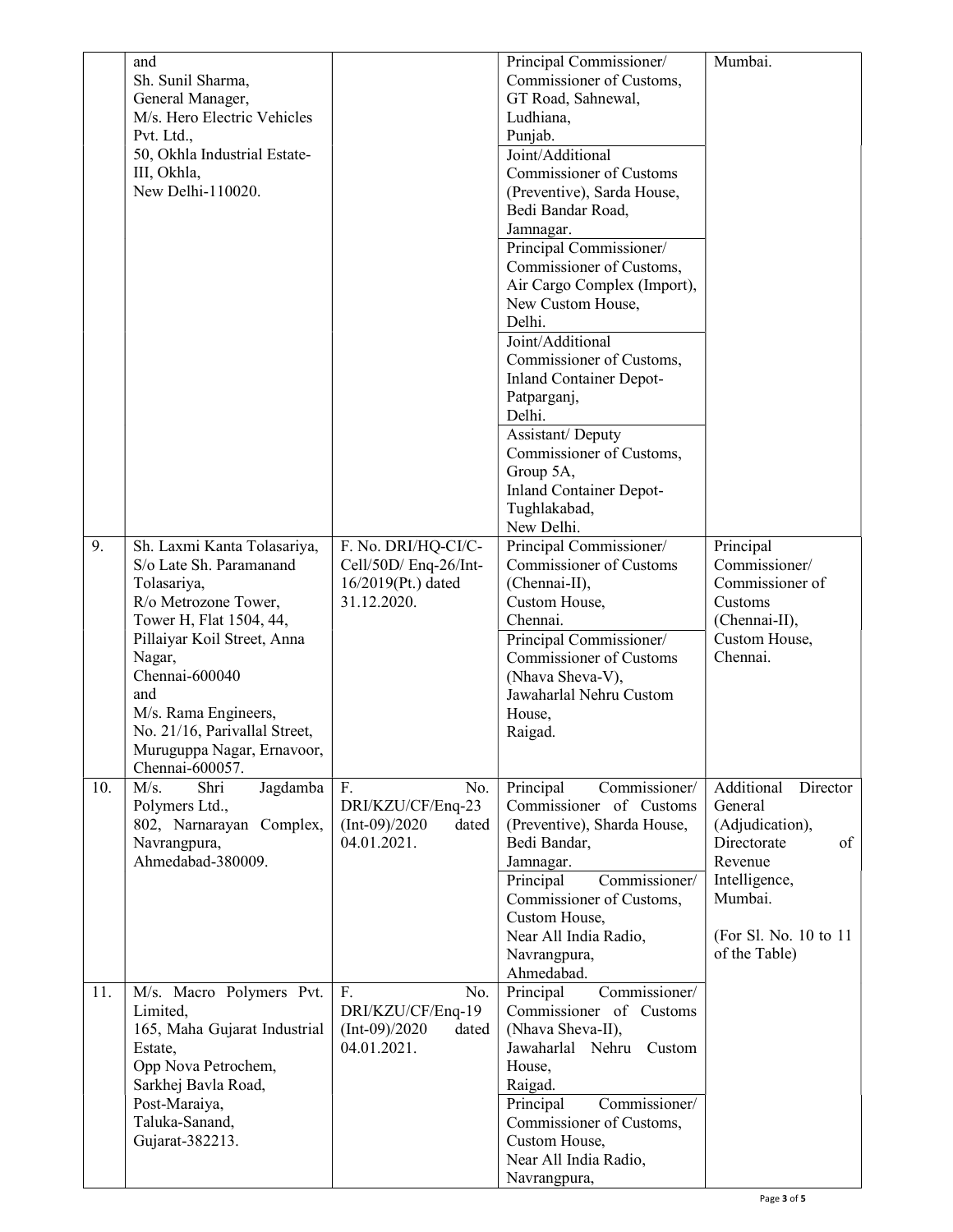|     |                                                                                                                                                                   |                                                                                                | Ahmedabad.                                                                                                                                                                                                                                                                                                                                                                                                                                                                                                                                                                                     |                                                                                                                                                                                                           |
|-----|-------------------------------------------------------------------------------------------------------------------------------------------------------------------|------------------------------------------------------------------------------------------------|------------------------------------------------------------------------------------------------------------------------------------------------------------------------------------------------------------------------------------------------------------------------------------------------------------------------------------------------------------------------------------------------------------------------------------------------------------------------------------------------------------------------------------------------------------------------------------------------|-----------------------------------------------------------------------------------------------------------------------------------------------------------------------------------------------------------|
|     |                                                                                                                                                                   |                                                                                                | Principal<br>Commissioner/<br>Commissioner of Customs,<br>Custom House,<br>Near Balaji Temple,<br>Kandla<br>Joint/Additional<br>Commissioner of Customs,                                                                                                                                                                                                                                                                                                                                                                                                                                       |                                                                                                                                                                                                           |
|     |                                                                                                                                                                   |                                                                                                | Adani Port, PUB Building,<br>Mundra                                                                                                                                                                                                                                                                                                                                                                                                                                                                                                                                                            |                                                                                                                                                                                                           |
| 12. | M/s. Modern<br>Communication and<br>Broadcast Systems Pvt. Ltd.,<br>17, Vasuma Bunglows,<br>Opp. Taxshila Flats,<br>Vastrapur,<br>Ahmedabad-380015                | F. No.<br>DRI/LZU/CI/26/Int-<br>36/2020 dated<br>31.12.2020.                                   | Joint/Additional<br>Commissioner of Customs<br>(Group VA),<br>O/o Principal Commissioner/<br>Commissioner of Customs,<br>Custom House,<br>Near All India Radio,<br>Navrangpura,<br>Ahmedabad.<br>Assistant/ Deputy<br>Commissioner of Customs<br>(Group VA),<br>O/o Principal Commissioner/<br>Commissioner of Customs,<br>Air Cargo Complex (Import),<br>New Custom House,<br>New Delhi.<br>Assistant/ Deputy<br>Commissioner of Customs<br>(Group VA),<br>O/o Principal Commissioner/<br>Commissioner of Customs<br>(III), Import Air Cargo<br>Complex,<br>Sahar, Andheri (East),<br>Mumbai. | Joint/Additional<br>Commissioner of<br>Customs (Group<br>VA),<br>O/o Principal<br>Commissioner/<br>Commissioner of<br>Customs,<br>Custom House,<br>Near All India<br>Radio,<br>Navrangpura,<br>Ahmedabad. |
| 13. | M/s. R. K. Enterprise,<br>4, Fairlie Place,<br>Ground Floor,<br>Room No. G.9,<br>Kolkata-700001<br>and 5 others.                                                  | F.<br>No.<br>DRI/KZU/CF/Enq-06<br>$(Int-13)/2018/PTM$<br>dated 29.12.2019.                     | Principal<br>Commissioner/<br>Commissioner of Customs<br>(Port), Custom House,<br>Kolkata.                                                                                                                                                                                                                                                                                                                                                                                                                                                                                                     | Additional<br>Director<br>General<br>(Adjudication),<br>Directorate<br>of<br>Revenue<br>Intelligence,                                                                                                     |
| 14. | M/s. Vikash Enterprises,<br>Room No. 2,<br>Chawl No. 1,<br>Om Sai Nagar,<br>Jadhav Pada Dhaniv Baug,<br>Nalasopara<br>Thane-<br>East,<br>401209<br>and 19 others. | F.<br>No.<br>DRI/KZU/CF/Enq-06<br>$(Int-13)/2018/PTM$<br>dated 02.02.2020.                     | Principal<br>Commissioner/<br>Commissioner of Customs<br>(Port), Custom House,<br>Kolkata.                                                                                                                                                                                                                                                                                                                                                                                                                                                                                                     | Delhi.<br>(For Sl. No. 13 to 14)<br>of the Table)                                                                                                                                                         |
| 15. | M/s. Barco Electronic<br>Systems Pvt. Ltd.,<br>(a 100% EOU),<br>A-38A, B & C,<br>Sector-64,<br>Noida.                                                             | DRI F. No.<br>DRI/NRU/CI-26/Int-<br>0/Enq-41/2018 dated<br>10.01.2019<br>(For seizure portion) | Commissioner of Customs<br>(Preventive),<br>New Custom House,<br>New Delhi.                                                                                                                                                                                                                                                                                                                                                                                                                                                                                                                    | Principal<br>Commissioner/<br>Commissioner of<br>Customs, Noida<br>Customs,<br><b>Inland Container</b>                                                                                                    |